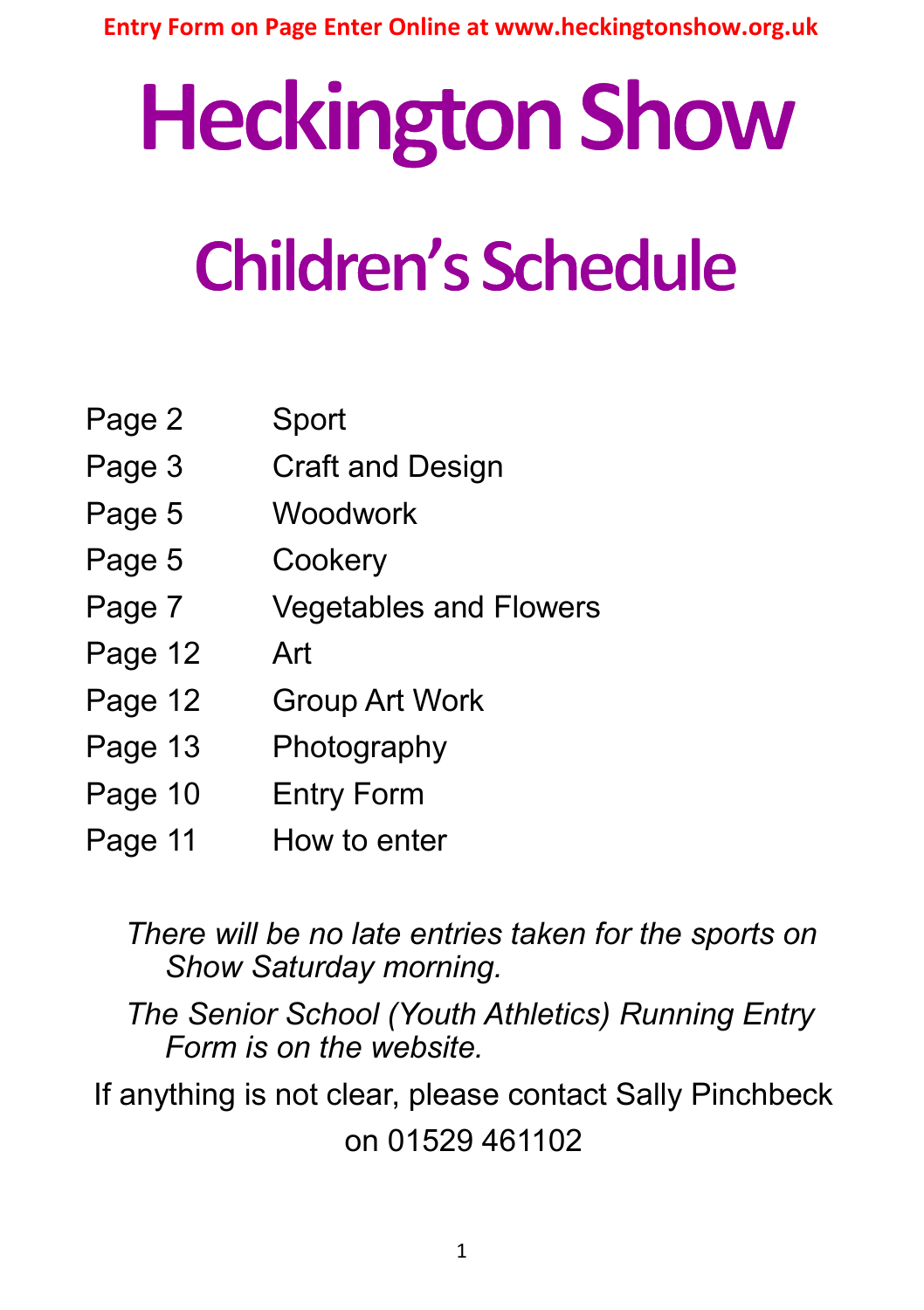#### **Saturday 30th July 2022**

#### **09.20 a.m. – Main Ring: GET SET,**

Fun mini biking activities - practice your balance and control or just have a go on the track.

You don't need to fill out an entry form for this – just come along with your bike and helmet \*\*

#### **CHILDREN'S SPORTS – TAKE PART IN THE RACES**

| <b>PRIZES</b> for each event: 1 <sup>st</sup> Prize: Value of £5.00 |                                       |
|---------------------------------------------------------------------|---------------------------------------|
|                                                                     | $2^{nd}$ Prize: Value of £4.00        |
|                                                                     | 3 <sup>rd</sup> Prize: Value of £3.00 |

#### **09.45 a.m: CYCLING - A SHORT SPRINT RACE**

Event 1: Schoolboys *80m* cycle race (scratch)

Event 2: Schoolgirls *80m* cycle race (scratch)

Cycling is limited to pupils of Heckington or Helpringham Primary Schools, or primary school children resident in the parish of Heckington.

*\*\* THERE WILL BE A CYCLE PARK TO LEAVE YOUR BIKES IN \*\**

#### **09.55 a.m: ATHLETICS FOR BOYS AND GIRLS**

Please note these races are for fun. They are not intended for members of running clubs. (This does not include school running clubs).

| Event 3:    | Years 1 & 2 80m running race      |
|-------------|-----------------------------------|
| Event $4$ : | Years 3 & 4 80m running race      |
| Event $5:$  | Years 5 & 6 80m running race      |
| Event $6$ : | Reception & Preschool fun race    |
|             | Separate races for boys and girls |

#### **ENTRIES for children, 5 and above, received by 8th July will receive a free competitor ticket giving free entry to the showground.**

**\*\* The cycle park will be next to the Scout and Guiding Tea Tent.**

**Bikes are parked at the owner's risk.**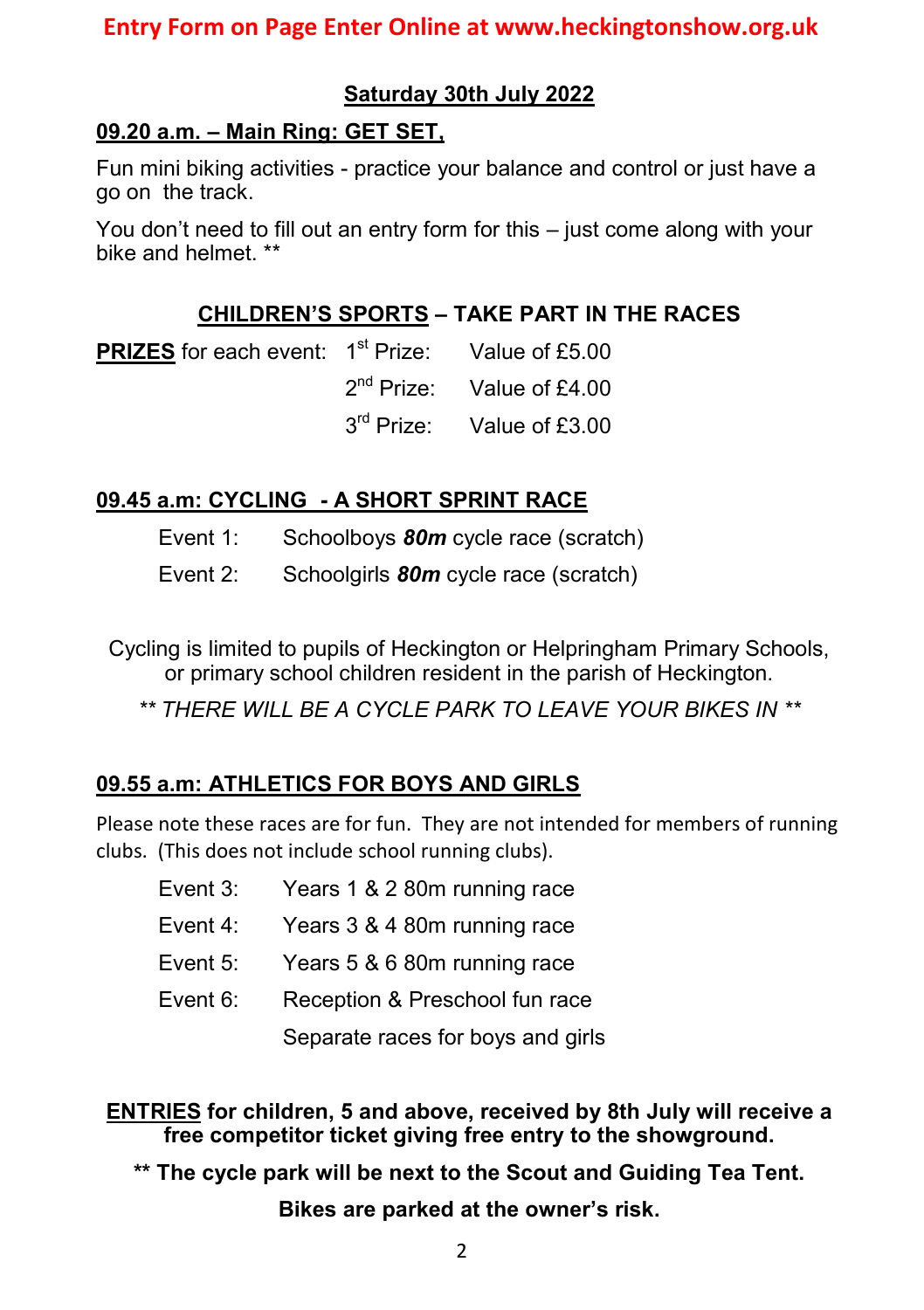#### **CRAFT AND DESIGN**

 $\frac{\text{AWARDS: NICKOLS CUP}}{\text{Classes for 8 vrs and under.}}$  Holder: Harriet Lennard  $\overline{\text{Classes}}$  for 8 yrs and under.

> BUSH TROPHY – awarded to the boy or girl winning most points in Classes for 12 yrs and under. Holder: Tilly Weatherbed

S & S THORPE CUP – awarded to the boy or girl winning most points in Classes for 16 yrs and under. Holder: Evie Weatherbed

F.W. PINCHBECK PRESIDENTS CUP – winner of Class 450 Holder: Rosie Cawley

CLASSES 450-479: 1<sup>st</sup> £2.00, 2<sup>nd</sup> £1.50, 3<sup>rd</sup> £1.00, 4<sup>th</sup> & 5<sup>th</sup> £0.50  $\,$  CLASS 480: 1 $^{\rm st}$  £20.00, 2 $^{\rm nd}$  £10.00, 3 $^{\rm rd}$  £5.00, 4 $^{\rm th}$  & 5 $^{\rm th}$  £2.00

Prizes awarded for CHILD'S effort and work gone into it.

#### 5 YEARS AND UNDER

- 450 Colouring Competition Drawing of **'The Queen'** featured in the centre of this schedule to be coloured in and decorated in any medium. Please put your name on the back of the picture.
- 451 A Decorated Wooden Spoon
- 452 A Crown
- 453 A posy of garden flowers in a container decorated by you

#### 8 YEARS AND UNDER

- 454 Garden on a plate.
- 455 A Royal throne made out of recycled materials for the Queen to watch the Jubilee Celebrations (max base A4).
- 456 Decorated hard boiled egg, in an egg cup
- 457 A hero or villain mask, made from a paper plate.
- 458 A handprint Insect, max size A4.
- 459 Handwriting a joke with a decorated border (max size A4)
- 460 Construct a papier maché animal mask (max base A4)
- 461 ''The Jubilee Parade' painting or collage (max size A4)

on a Plate'. Look for it in the Adult's sch<del>g</del>dule., Handicraft section, class no 750) (FOR ALL PARENTS KEEN TO HAVE A GO, there is an adult class for 'Garden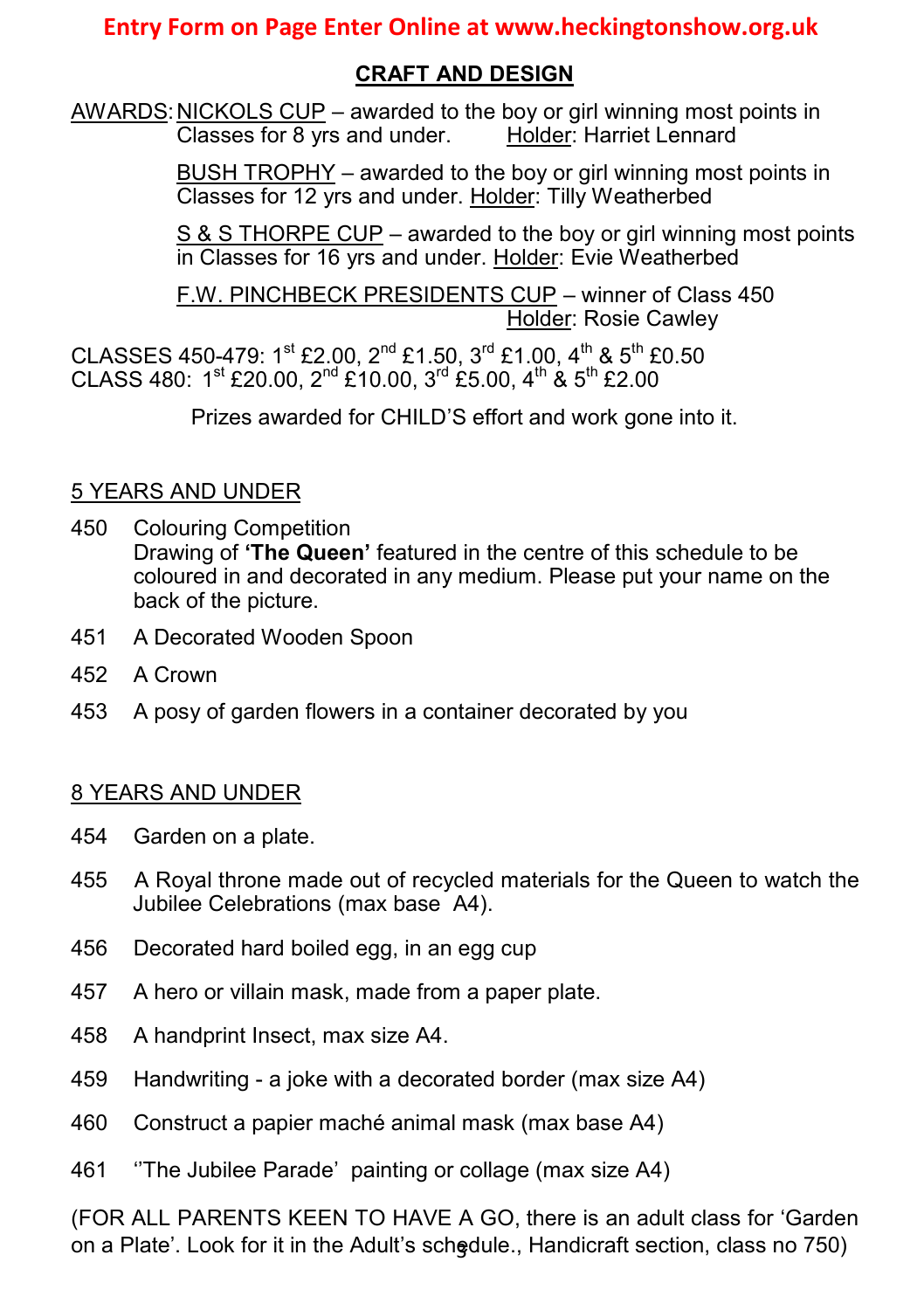#### 12 YEARS AND UNDER

- 462 Construct a person or animal made from pebbles (max base size A4 )
- 463 Sunglasses made from card and decorated.
- 464 Construct a beach scene in a shoe box.
- 465 Construct a Royal Carriage from recycled materials (max base size A4).
- 466 Design (draw) your perfect bed. (max size A4)
- 467 Something made from popcorn (with support)
- 468 A Disney character as a hand puppet (name it please!)
- 469 Decorate a wellie using any fabrics or materials.
- 470 Create a wind chime.
- 471 Handmade 'Pop Up' Jubilee celebration card (max size A4).

#### 16 YEARS AND UNDER

- 472 Any article in fabric.
- 473 Make an animal from pom poms.
- 474 Make a phone or tablet stand from recycled materials (max base size A4).
- 475 Design a logo for a sports team.
- 476 Customise a pair of flip flops.
- 477 A Commemoration plate for the 70 year Jubilee.
- 478 Upcycle a egg box to your own design
- 479 Any other handmade article

#### ALL AGES UP TO AND INCLUDING 16

#### 480 **2023 Horticulture Show Schedule**

Design a bold, eye catching cover for next year's show

'A cake decorated with any elements of the horticultural show'

er) Please put your **name and age** on<sub>4</sub>the back of your design. (may be a collage but must be capable of being copied, your own artwork or digitally produced.) **Maximum size A4** (has to be reduced to A5 for the cov-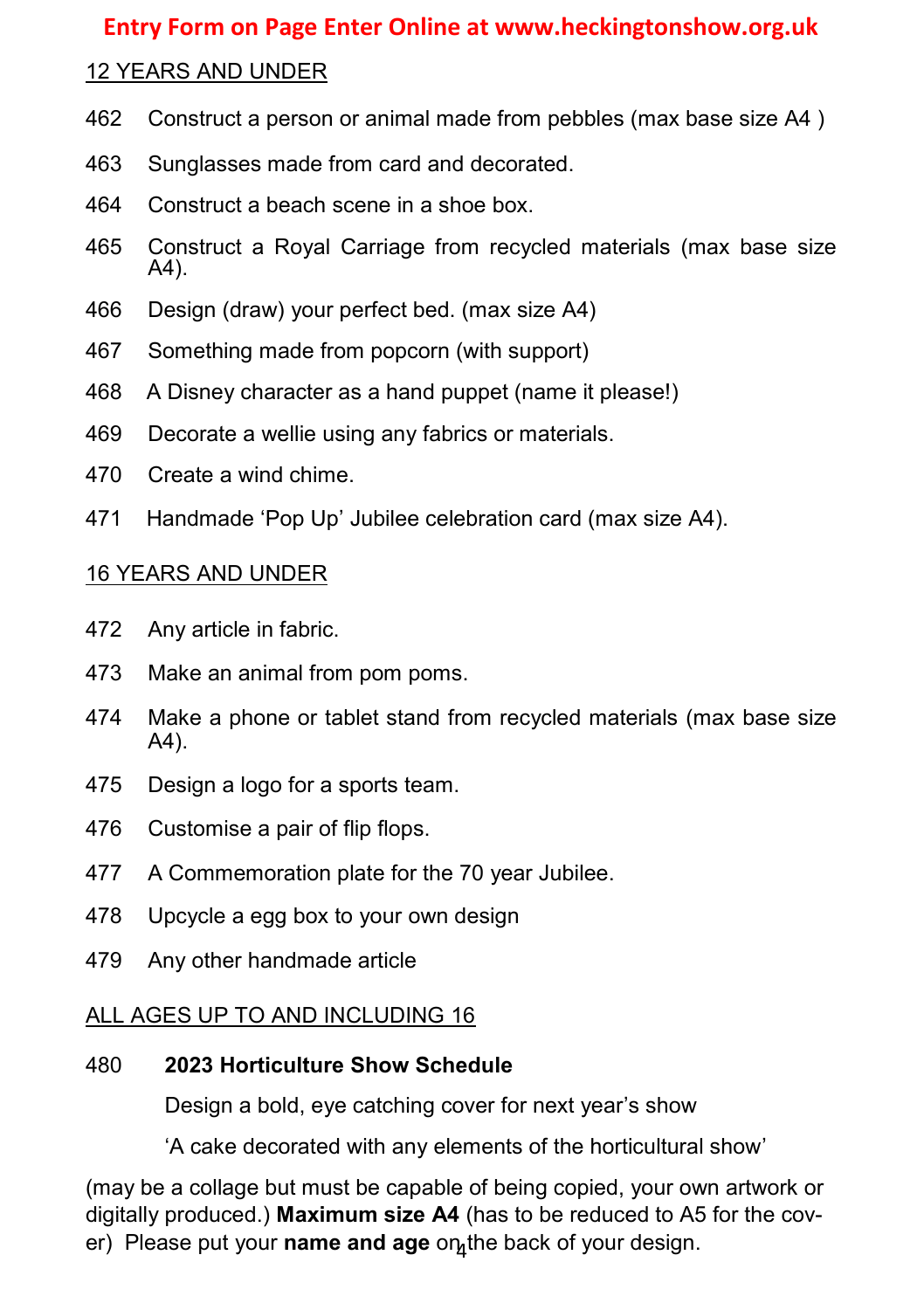#### **WOODWORK**

AWARD: ALLENBY TROPHY – awarded to the outstanding exhibit in the whole Woodwork Section including the Adult Woodwork classes. Holder: Geoff Stead

All classes: 1st £2.00, 2nd £1.50, 3rd £1.00,  $4^{th}$  &  $5^{th}$  £0.50

- 440 Age 12 and under, any item of woodwork
- 441 Age16 and under, any item of woodwork

#### **COOKERY**

#### 11 YEARS AND UNDER

AWARD: JUNE FAULKNER CHALLENGE TROPHY – For competitor with most points. Holder: Matilda Baldock

All classes: 1st £2.00, 2nd £1.50, 3rd £1.00, 4th & 5th £0.50

#### **ALL RECIPES LEFT TO EXHIBITOR**

#### **PLEASE PUT YOUR NAME ON THE UNDERNEATH OF THE PLATE**

- 410 A chocolate sponge cake any filling, no decoration
- 411 4 decorated cup cakes for a jubilee street party.
- 412 4 flapjacks
- 413 4 shortbread fingers
- 414 4 cheese straws
- 415 4 chocolate nests
- 416 3 jam tarts
- 417 A biscuit emoji no larger than 15cm tall
- 418 A gingerbread person, decorated.
- 419 A 'Royal' pizza decorated for the royal jubilee (sweet or savoury) (a bought pizza base may used)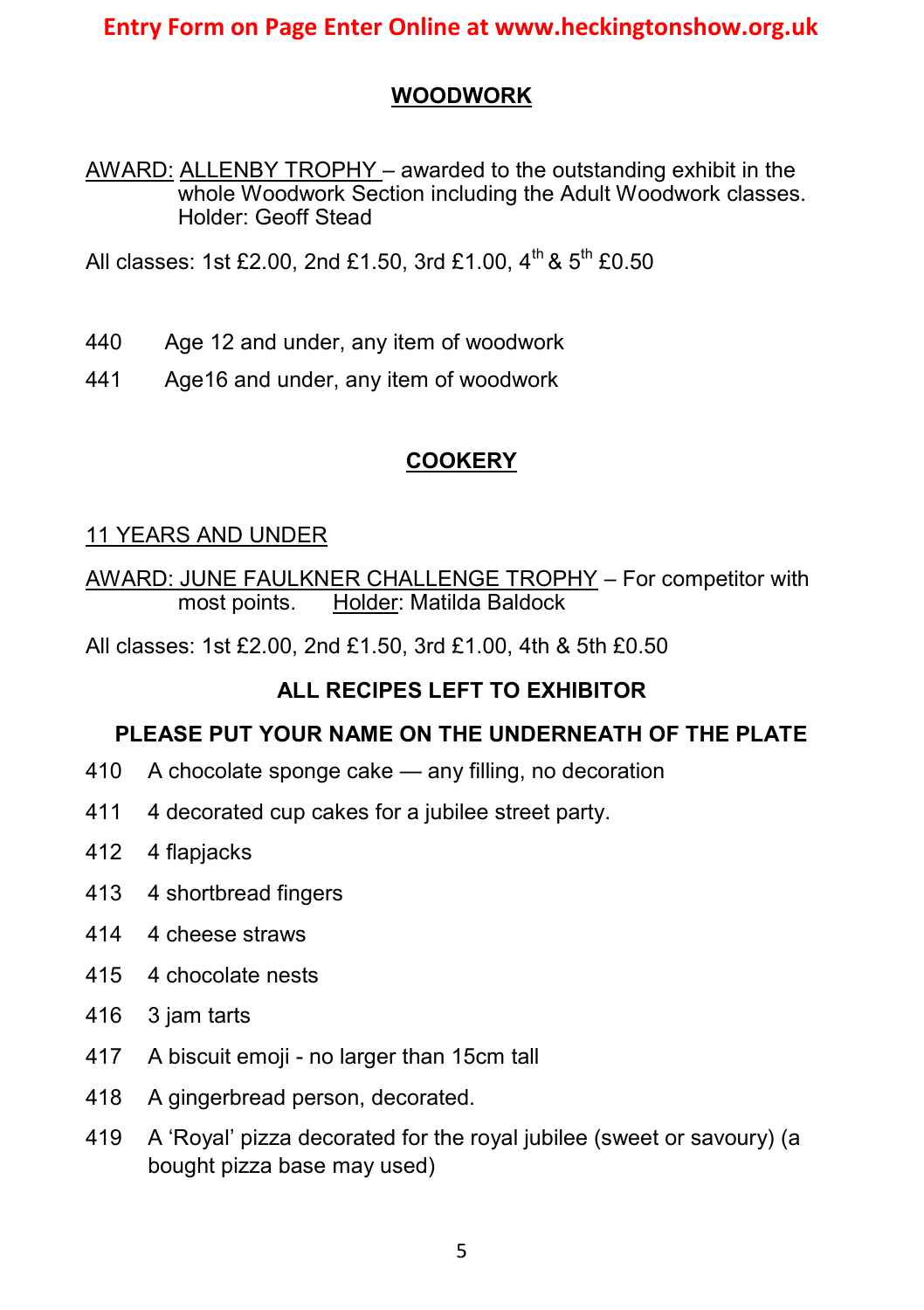#### 16 YEARS AND UNDER

AWARDS: LADIES TROPHY - Boy or Girl with most points. Holder: Quinn **Collins** 

HECKINGTON VILLAGE MAGAZINE CHALLENGE TROPHY – In 2022 Awarded to winner of Class 425. Holder: Isabelle Hall

All classes: 1st £2.00, 2nd £1.50, 3rd £1.00, 4th & 5th £0.50

#### **ALL RECIPES LEFT TO EXHIBITOR (EXCEPT CLASS 421 AND 430)**

#### **PLEASE PUT YOUR NAME ON THE UNDERNEATH OF THE PLATE**

- 420 6 Pieces of fudge
- 421 Soda Bread ( from Paul Hollywood's Bread Book)

**Recipe**: 250g plain wholemeal flour, 250g plain white flour plus extra for dusting, 1 tsp bicarbonate of soda, 1tsp salt, 420ml buttermilk (or plain yoghurt)

**Method:** Mix both flours together with the bicarbonate of soda and salt. Add buttermilk or yoghurt and mix to from a sticky dough. Tip dough onto a floured surface and gently roll and fold the dough for a minute, do not knead. Shape into a ball and flatten gently with your hand.

Place on a baking tray lined with baking parchment and dust with the white flour. Using a knife score the loaf deeply, dividing into quarters, set aside for 30 minutes.

Bake at 200°C for 30 minutes and leave to cool completely.

- 422 4 decorated biscuits home made on a Royal theme.
- 423 4 chocolate brownies
- 424 4 muffins any flavour
- 425 Victorian sandwich cake, 2 18cm cakes sandwiched with raspberry jam and dusted with caster sugar.
- 426 4 cheese scones
- 427 3 different small cakes presented on a plate fit for a Queen.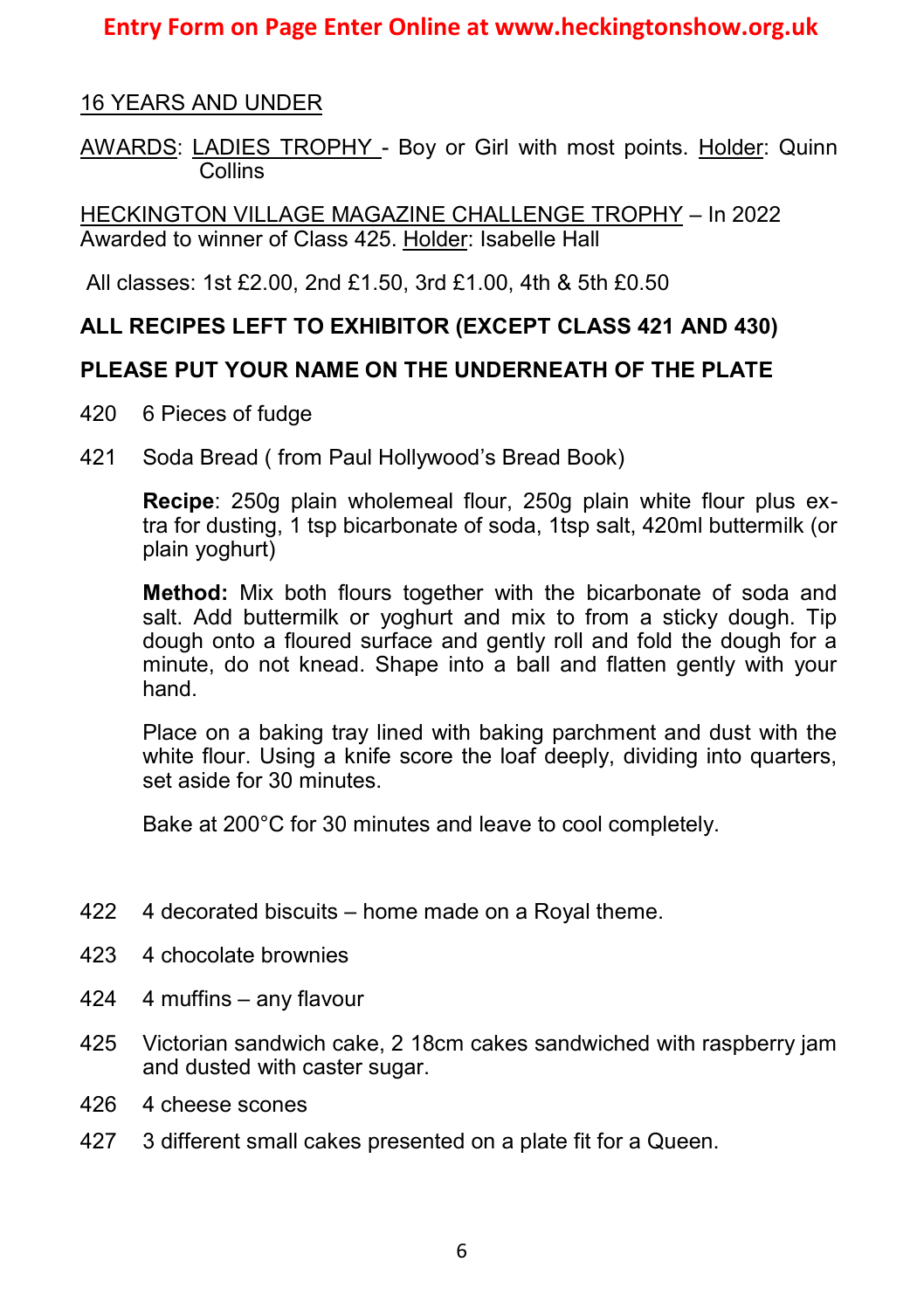- 428 4 emoji decorated cupcakes
- 429 A quiche with a homemade pastry (max 20cm)
- 430 6 'Millstone Crunch' flapjacks (see recipe below)

**Recipe:** 100g wholemeal flour, 200g porridge oats, 200g margarine, 200g Demerara sugar, a pinch of salt.

**Method:** Melt the margarine in a large saucepan and remove from the heat. Add the remaining ingredients and mix well. Spread evenly in a swiss roll tin or similar but do not press down too firmly.

Bake in a moderate oven for about 15 minutes until just starting to brown. Cool in the tin and when almost cold cut into fingers.

#### **VEGETABLES and FLOWERS**

#### 16 YEARS AND UNDER

AWARDS: ENDEAVOUR TROPHY – for the exhibitor gaining most points overall. Holder: Joe Trofer-Cook

All Classes:  $1^{st}$  £2.00,  $2^{nd}$  £1.50,  $3^{rd}$  £1.00,  $4^{th}$  and  $5^{th}$  £0.50

- 400 Dwarf beans 5 (uniform length and width)
- 401 Radish 3 (the biggest, all the same size, with 3cm of foliage)
- 402 Spring onions 3 (the root trimmed and leaving 15cm of green top)
- 403 Potato 3 of any one variety (same size and weight and clean/good to eat)
- 404 Vegetable tray 3 different vegetables and 3 of each (tray/board not to exceed 45x 60cm)
- 405 1 vase of any 6 flower blooms grown by the exhibitor (any varieties)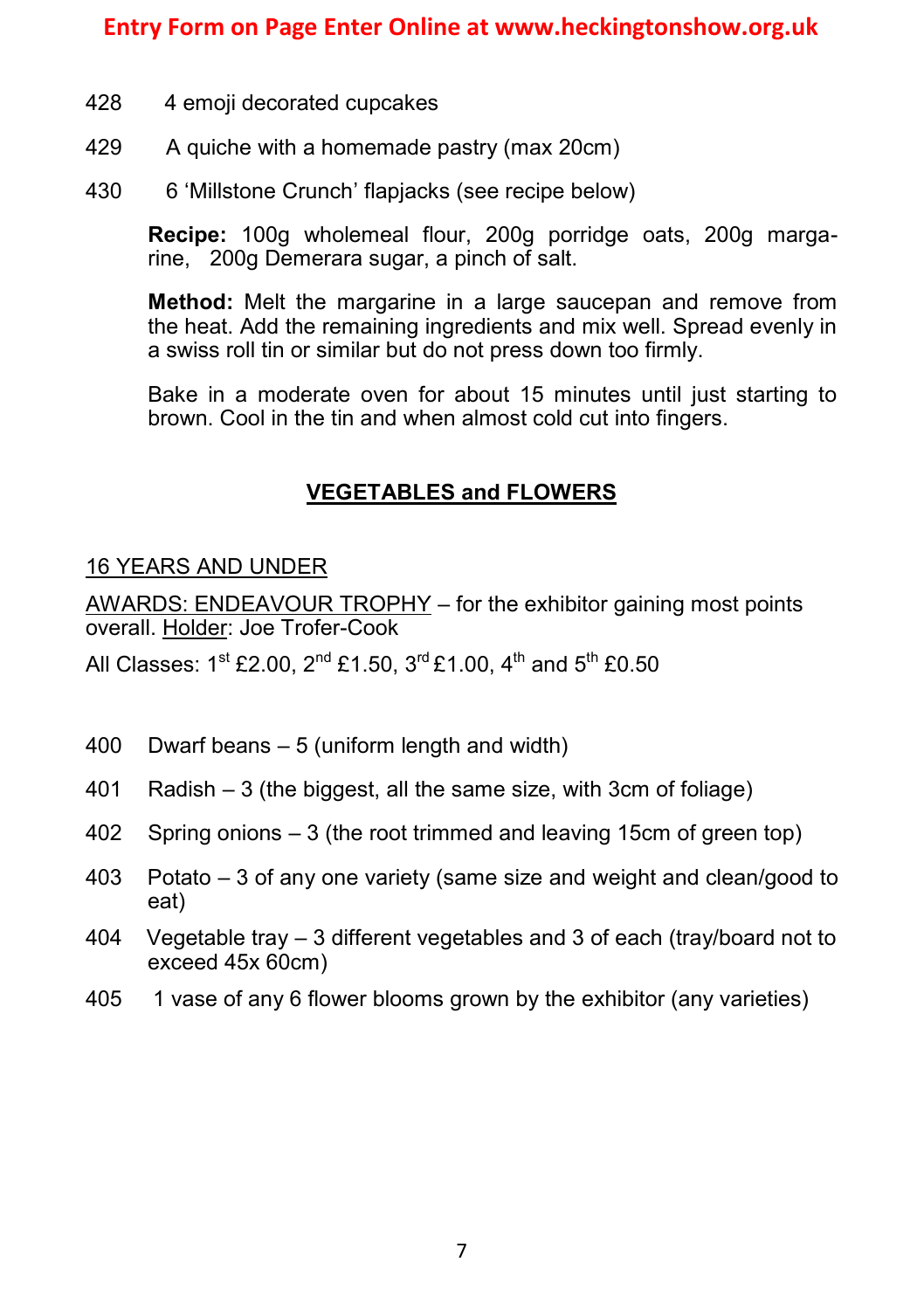#### **ART**

ALL CLASSES:  $1^{st}$  £2.00,  $2^{nd}$  £1.50,  $3^{rd}$  £1.00,  $4^{th}$ &  $5^{th}$  £0.50.

#### CLASS

481 Any subject in any medium – 16 years and under

482 Any subject in any medium – 12 years and under

483 Any subject in any medium – 8 years and under

#### **Please put name and medium used on the back.**

'Any medium' means you can make the picture with anything you like – paints, pencils, chalks, etc. Please put the medium used on the back.

If your picture won  $1<sup>st</sup>$  prize at a previous Heckington Show, you cannot enter it. The exhibit must be your own individual work and less than two years old. It cannot be a print. It must be one picture not a group of pictures.

#### **GROUP ART WORK**

Only open to groups, school groups. playgroups and groups of children and adults involved in named organisations or homes e.g. Brownies. A piece of artwork contributed to by some or all members of a group.

(Prize money to be won by the organisation or group and not the individuals)

ALL CLASSES: 1st £50.00, 2nd £30.00, 3rd £20.00

A collage or painting, maximum size 841 x 1189mm (A0)

CLASS

| 880 | Key Stage 1 and younger '70 years of the Queen's reign'             |
|-----|---------------------------------------------------------------------|
| 881 | Key Stage 2 '70 years of the Queen's reign'                         |
| 882 | Age group 12-16 years '70 years of the Queen's reign'               |
| 883 | Any age '70 years of the Queen's reign'                             |
|     | Dlogge put name of group and contact name and number on the heak of |

Please put name of group and contact name and number on the back of the Art Work.

(There is no entrance fee for Group Art Work classes)

ALL GROUPS MUST ENTER BY **WEDNESDAY 27th JULY** TO ALLOW SPACE TO BE ALLOCATED.

No exhibits by post.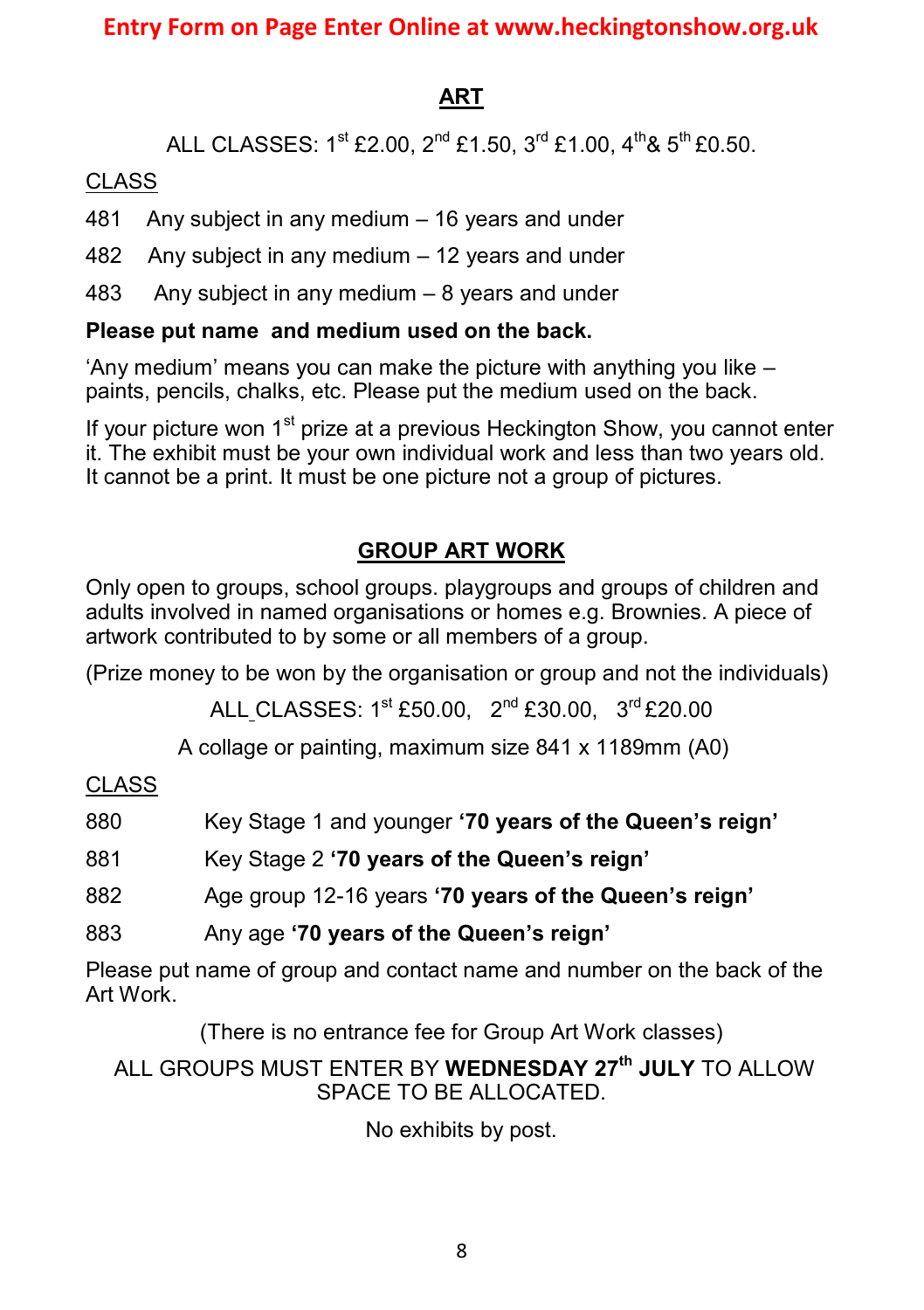#### **PHOTOGRAPHY**

**PRIZES** ALL CLASSES:  $1^{st}$  £2.00,  $2^{nd}$  £1.50,  $3^{rd}$  £1.00,  $4^{th}$  &  $5^{th}$  £0.50

#### **ONLY ONE ENTRY IN ANY ONE CLASS**

- 490 'Pet(s)' 10 yrs and under
- 491 'A jubilee' 12 yrs and under
- 492 Any subject 12yrs and under
- 493 'A historical site' 16yrs and under
- 494 Any subject, Black and White only 16yrs and under

SNAPSHOTS: black and white or colour prints, maximum size 5 x 7ins.

They cannot be digitally manipulated.

PLEASE WRITE YOUR NAME ON THE BACK OF THE PRINT.

Photographs should not be framed or mounted.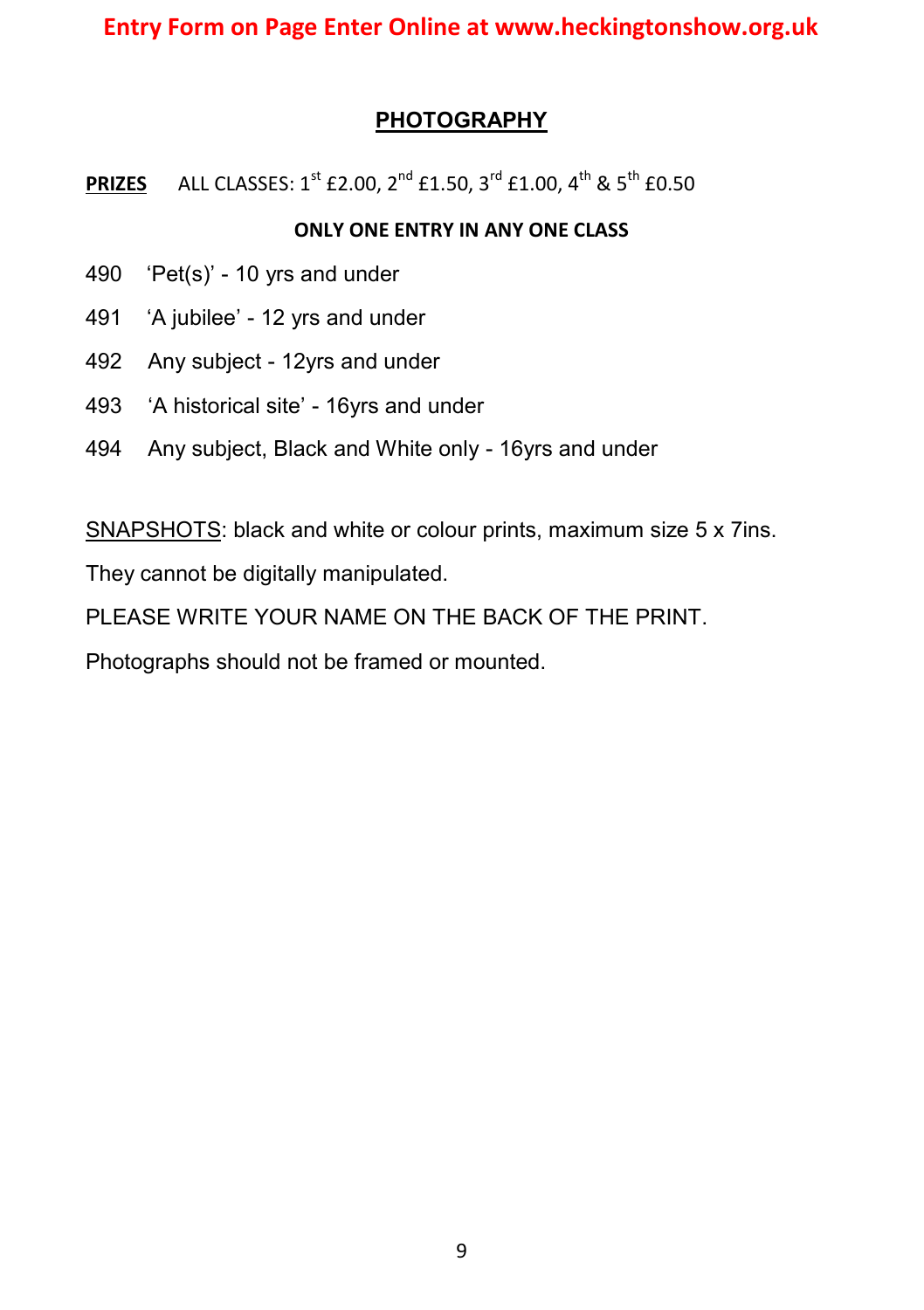#### **HECKINGTON SHOW 2022**

#### **ENTRY FORM FOR CHILDREN'S SECTIONS**

| <b>SPORTS</b>                                                               |                                      |                  |                  |
|-----------------------------------------------------------------------------|--------------------------------------|------------------|------------------|
|                                                                             |                                      |                  |                  |
|                                                                             |                                      |                  |                  |
|                                                                             |                                      |                  |                  |
|                                                                             | Date of Birth  School Year  Boy/Girl |                  |                  |
|                                                                             |                                      |                  |                  |
| I wish to enter the                                                         | <b>Cycle Race</b>                    |                  |                  |
| (tick as appropriate)                                                       | <b>Running Race</b>                  |                  |                  |
| Entry for running and cycling is free.                                      |                                      |                  |                  |
|                                                                             |                                      |                  |                  |
|                                                                             |                                      |                  |                  |
| CRAFT AND DESIGN, ART, PHOTOGRAPHY AND COOKERY                              |                                      |                  |                  |
|                                                                             |                                      |                  |                  |
|                                                                             |                                      |                  |                  |
|                                                                             |                                      |                  |                  |
|                                                                             |                                      |                  |                  |
| I wish to exhibit in the following classes and agree to abide by the rules. |                                      |                  |                  |
| <b>CLASS No.</b>                                                            | <b>CLASS No.</b>                     | <b>CLASS No.</b> | <b>CLASS No.</b> |
|                                                                             |                                      |                  |                  |
|                                                                             |                                      |                  |                  |

**ENTRY FEE**: 15p per entry

Signature of parent or guardian………………………………………………...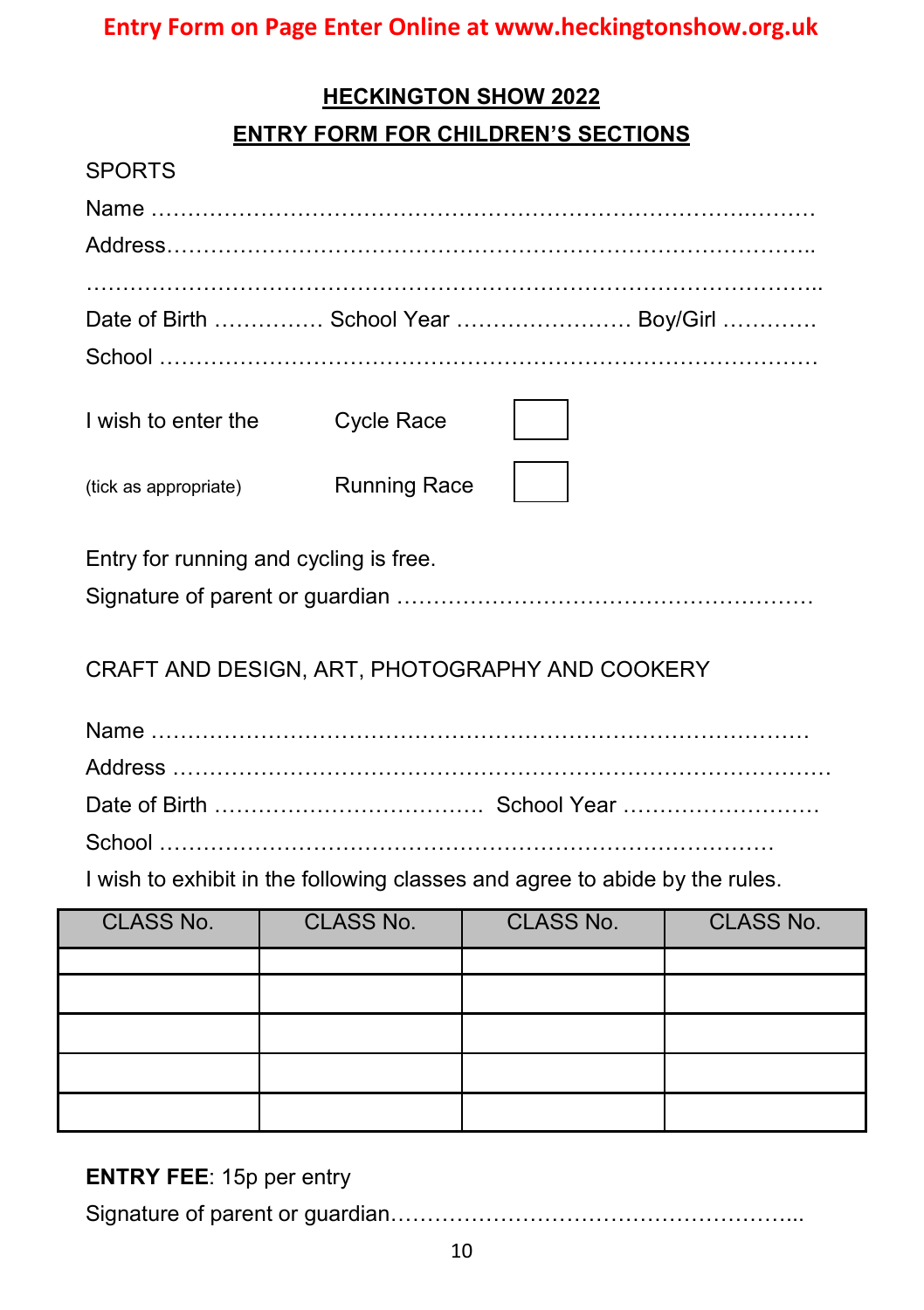ENTRIES for all these classes can be made at HECKINGTON SCHOOL, HELPRINGHAM SCHOOL, HECKINGTON PRE-SCHOOL or to 9 COWGATE, HECKINGTON until FRIDAY 8th JULY

ENTRIES can also be made online until 4pm Wednesday 27th JULY go tp

www.heckingtonshow.org.uk then competition entry

ENTRIES can also be made on WEDNESDAY 27th JULY.

at the VILLAGE HALL between 5.30 P.M. and 8.00 P.M.

THE CLOSING DATE for all entries will be

WEDNESDAY 27th JULY at 8.00pm.

THERE WILL BE NO LATE ENTRIES FOR CYCLING AND ATHLETICS ON SHOW SATURDAY MORNING

For further information on the Children's Section contact:

Mrs Sally Pinchbeck, 9 Cowgate, Heckington, Lincolnshire, NG34 9RL

01529 461102

#### **WHAT IS THE HECKINGTON SHOW?**

The highlight of the village year, it provides two days of entertainment and activity for all the family.

#### **WHEN DOES IT TAKE PLACE?**

The last full weekend in July, this year on Saturday  $30<sup>th</sup>$  and Sunday  $31<sup>st</sup>$ 

#### **WHERE IS IT HELD?**

The Hall Grounds, Eastgate, Heckington – its home since 1867.

#### **CAN GROWN-UPS TAKE PART?**

Definitely! A full range of horticulture, cookery, craft art and photography classes are held. Details from Jane Bowtell telephone (01529) 462966, or The Windmill Shop, Church St or Donaldson's, High St or www.heckingtonshow.org.uk

For information on other events, contact Mrs S. Grant, telephone (01529) 461823 or visit our website www.heckingtonshow.org.uk.

#### **WHAT DOES IT COST?**

Admission each day is adults £12.00 and children (5-17) £4.00 on the gate. Single day advance E-Tickets are £11.00 and £4.00 respectively. A full Saturday ticket is needed for entry to the firework concert. Advance weekend badges, including firework concert, are available, price £18.00 for adults and £5.00 for children. These give admission on both days. Car parking is FREE.

HECKINGTON SHOW – MISS IT – MISS OUT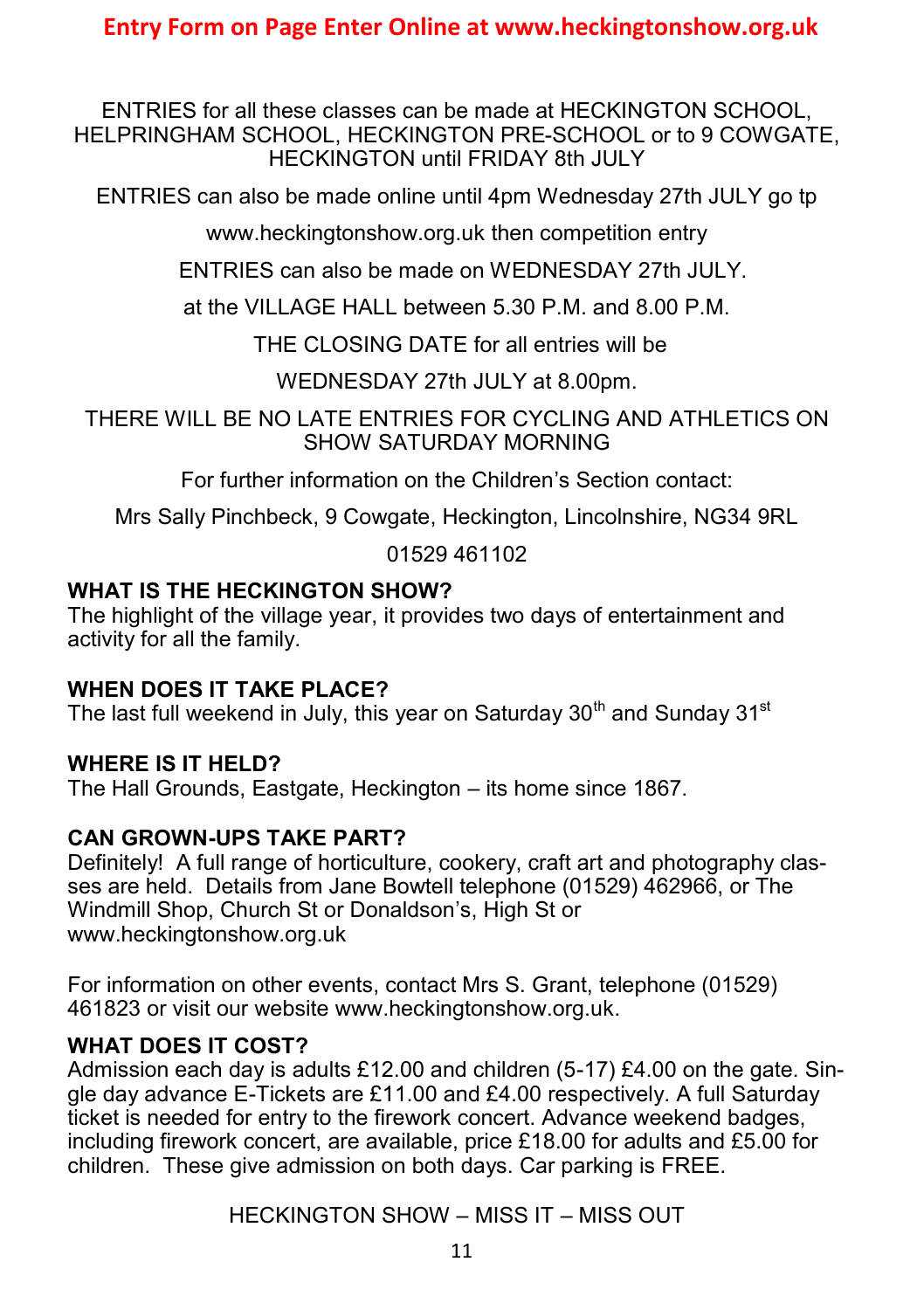#### *WHAT TO DO*

#### **How do I enter?**

Fill in the entry form and return it to Heckington School, Helpringham School, Heckington Pre-School or to 9, Cowgate, Heckington by 8th July with your entry fee.

#### **What if I am late?**

For late entries for the running and cycling, take your form directly to Mrs S Pinchbeck, 9, Cowgate, Heckington by 4.00pm on Wednesday 27th July or to Heckington Village Hall on Wednesday 27th July between 5.30p.m. and 8.00p.m. Sports entries after July 8th will not receive free admission.

#### **NO LATE ENTRIES FOR SPORT CAN BE ACCEPTED AFTER THIS.**

#### **YOU WILL NOT BE ABLE TO ENTER ON THE DAY.**

Late entries for the Craft and Design, Art, Photography and Cookery classes can be made online by 4.00pm on Wednesday July 27th or at Heckington Village Hall on Wednesday 27th July between 5.30 p.m. and 8.00 p.m.

#### **NO ENTRIES CAN BE ACCEPTED AFTER THIS.**

#### **What do I do to take part?**

#### CRAFT AND DESIGN AND COOKERY:

Deliver your exhibit to the Showground between 6.00 p.m. and 9.00 p.m. on Friday 29th July, or between 7.00 a.m. and **8.30 a.m.** on Saturday 30th July. **PLEASE NOTE FARLIER TIME.** 

The pedestrian and vehicular access from Eastgate will be open at these times.

ART AND PHOTOGRAPHY:

Deliver your exhibit to the Showground between 6.00 p.m. and 9.00 p.m. on Friday 29th July.

SPORTS: ATHLETICS AND CYCLING RACES:

If you enter before July 8th, you will be given an exhibitor's ticket, in advance, to get into the Showground through any gate.

Come to the Showground on Saturday morning and be at the Children's Sports Tent near the Grandstand at

- 9.15 am. with your bike if you are doing Get Set Cycle Skills,
- 9.35 am. with your bike if you are cycling or
- 9.45 am. if you are running.